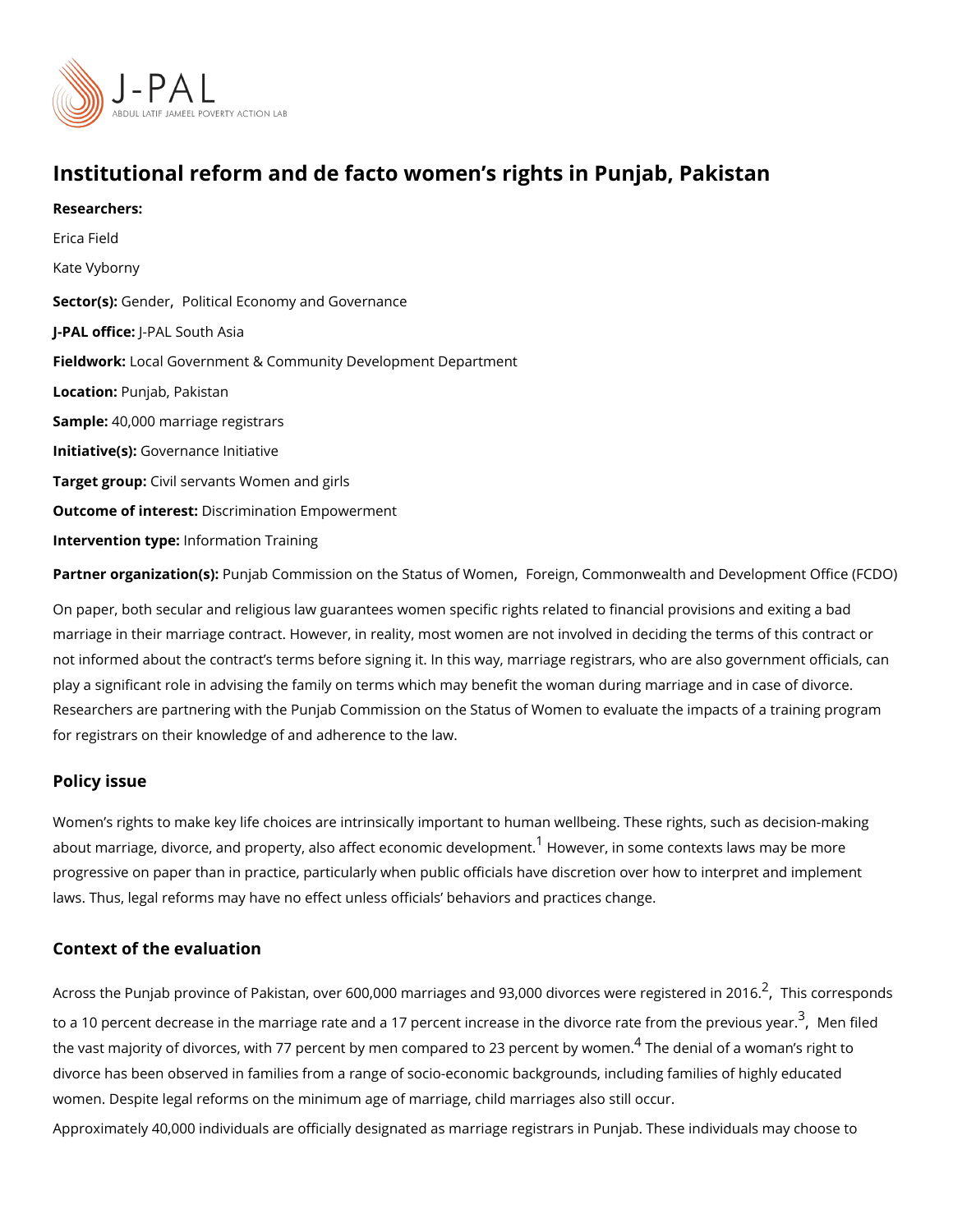follow their own judgment or respond to pressure from others when filling out marriage and divorce contracts, rather than strictly following the law. They are not full-time government employees, but often are religious leaders or community members. There is no minimum educational requirement nor required training for registrars. Data shows that registrars have limited knowledge of the law, with an average score of 47 percent on researchers' baseline assessments during a pilot.



Woman trains marriage registrars in Punjab, Pakistan Photo: Punjab Commission on the Status of Women (PCSW)

## **Details of the intervention**

In close collaboration with the Punjab Commission on the Status of Women (PCSW), researchers are evaluating the impact of training programs for marriage registrars on their knowledge of and adherence to the law. PCSW is partnering with the Punjab Local Government Department to implement training sessions through approximately 2,000 Union Council offices, which administer registrars and house marriage records. The Local Government Department will ensure that trainings are mandatory for registrars to retain marriage licenses, and will revoke licenses if registrars do not comply. Trainings were implemented across the province in 2017 and 2018.

Training sessions will focus on several key areas of women's rights:

- Child marriage: Though the legal age of consent is sixteen for girls and eighteen for boys, child marriage is still a common practice.
- Right to divorce: Muslim marriage contracts in Pakistan provide the option to indicate that a wife has the right to initiate